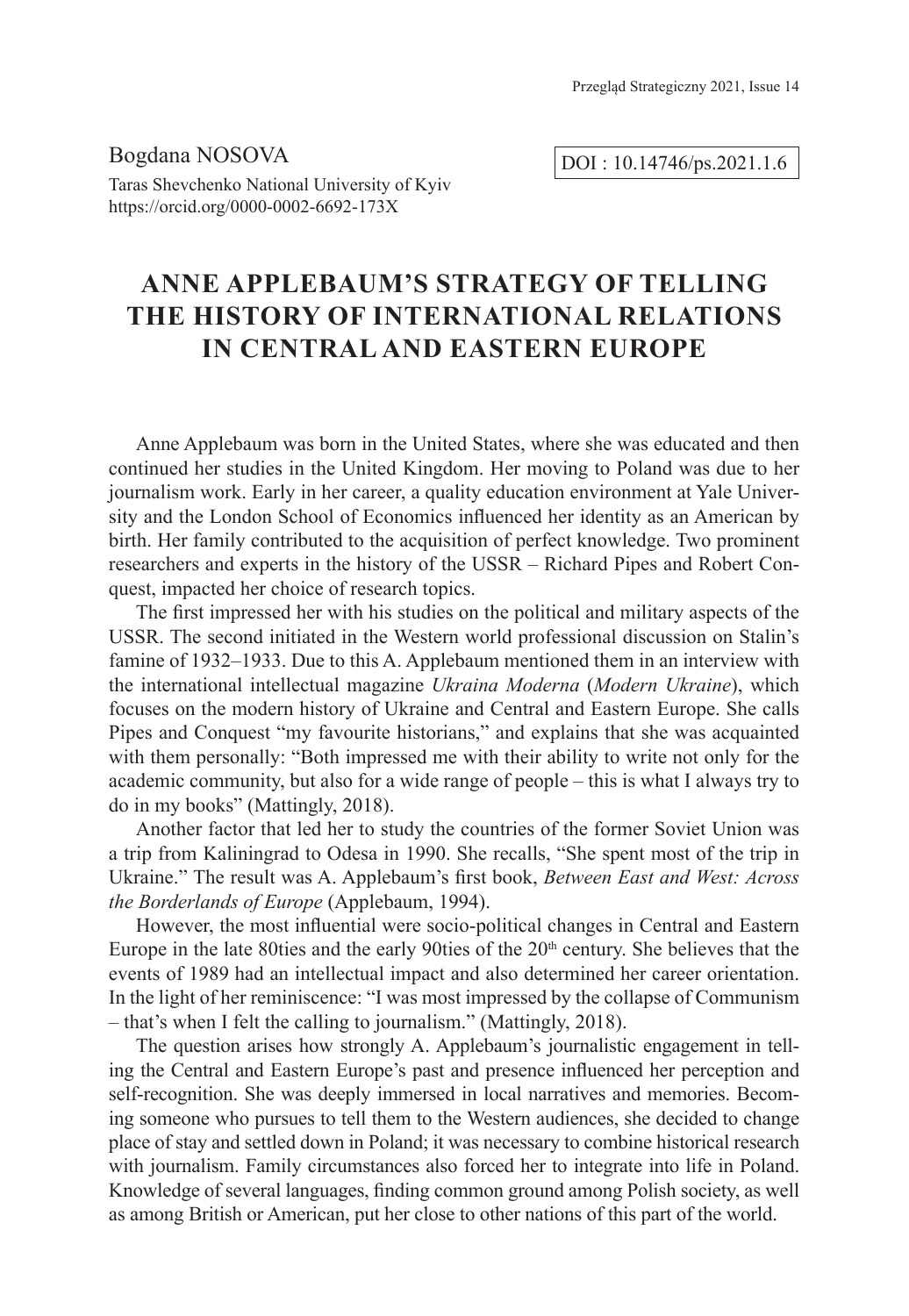All these circumstances allowed A. Applebaum to understand thoroughly Central and Eastern European identities. However, it does not mean that she has become someone 'in between' who is neither Anglo-Saxon, nor Central or Eastern European. In Central and Eastern European countries she remained a kind of outsider who was looking for knowledge about their specificity as it should be approached and translated to the A. Applebaum's cultural companions. She represented also the academic world and as a scholar studying social development was definitely determined to know the most about its heroes and antiheroes. And as a journalist who writes about profound changes abroad, she was doing as much as possible to understand the whole process well, approaching for example "a form of social behaviour" (Titscher, 2000: 146) of people changing the course of history, as it happened in Central and Eastern Europe in the  $20<sup>th</sup> - 21<sup>st</sup>$  centuries.

Timothy Snyder considers that studying "transformations of old elites" can bring a researcher to deep understanding of a world which is not her or his. This activity is able not only to deliver a lot of cognitive satisfaction but also a desire to become a part of other's history (Snyder, 2003: 130). We can estimate that with the beginning of the study of foreign history, another country, another social order, a kind of intellectualresearcher's transformation takes place. Her or his interest tends to understand the identities, which has been shaping for a long time beyond the scope of her or his consciousness. At this time, there is a partial retelling of historical events from one era to another.

A. Applebaum's research revives the historical memory of the inhabitants of Central and Eastern Europe, their national and cultural identities. Referring to her works and self-identifications we can assume that struggling to comprehend the region she remains under the influence of an Italian researcher, Andrea Graziosi, who studied the state of Central and Eastern Europe after World War II, or as he called it after the "great European war" (Graziosi, 2001: 282). A. Graziosi believes that the events in the East had tragic consequences due to the redrawing of borders, the adoption of the Soviet example of development, and "the importation of tyrannical forms that imitated the Muscovite model" (Graziosi, 2001: 280). This happened "as a result of the punitive policy pursued by the Soviet Union on the basis of the principle of collective responsibility" (Graziosi, 2001: 280). A. Graziosi's conclusions seem to have served to some extent as a starting catalyst for A. Applebaum's research, as she refers to his works in her book, *Red Famine: Stalin's War on Ukraine* (Applebaum, 2017). But the period of European history studied by her reveals the tragedy of the  $20<sup>th</sup>$  century much more deeply and richly to the  $21<sup>st</sup>$  century audience.

She writes extensively in the preface about the strategies of her research activities that preceded the publication of the other work, *Iron Curtain: The Crushing of Eastern Europe, 1944–1956*. The scales of this work favoured the study of the archives of many organizations in many countries and interviews with eyewitnesses to the devastating post-war period of Stalinism. But this was no longer journalistic activity. Only formally and schematically can such interviews be classified as genre of journalism. Mastering journalism techniques has served as a tool in research work. A. Applebaum summed up strategic intentions on the subject of her book as follows: "Above all, I sought to gain an understanding real totalitarianism – not totalitarianism in theory but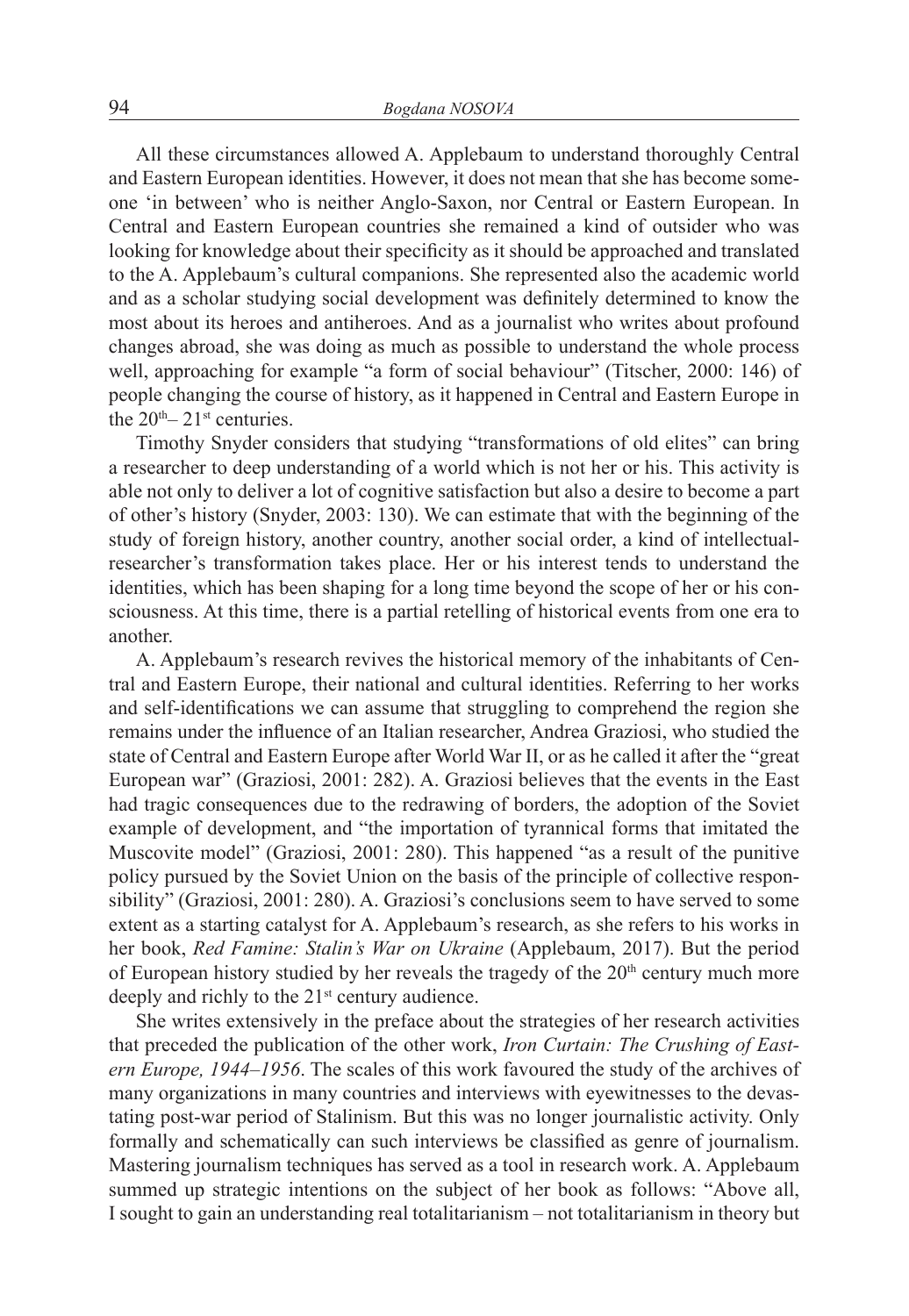totalitarianism in practice – and how it shaped the lives of millions of Europeans in the twentieth century" (Applebaum, 2017: 28). In these words is the key to understanding her identity. The area of A. Applebaum's academic research is between the issues of otherness, the desire to return to intellectual use part of the historical truth of the European nations, and to draw the world's attention to the unknown but open past, reread by her through the pages of Central and Eastern Europe's history.

In this book A. Applebaum mentions examples of the influence of pro-Soviet Western intellectuals on society, starting with Walter Duranty, "who had notoriously (and knowingly) failed to report the existence of mass famine in Ukraine" (Applebaum, 2017: 71), and culminating with Jean-Paul Sartre. She draws attention that "communism ever acquired a certain avant-garde cachet among nihilist, existentialist, or otherwise alienated intellectuals. The towering intellectual figure of the period, Jean-Paul Sartre, was an enthusiastic fellow traveller. Yet even he could never force himself to dwell too much on the Soviet regime's brutality" (Applebaum, 2017: 84). In another chapter, A. Applebaum writes, "The communists also had a claque of influential supporters in the West, among them intellectual luminaries such as Jean-Paul Sartre and Pablo Picasso, who gave a sheen of legitimacy to communist ideology and made many Eastern Europeans feel they weren't merely Soviet subjects but rather part of the Continental avant-garde" (Applebaum, 2017: 436). She finds ambiguous explanations for this phenomenon in several positions: the communist rulers of the Soviet bloc countries had attractive rhetoric, specialists from the Soviet Union, who were educated and knowledgeable of European languages, science and culture, were engaged in the conquest and Sovietisation of creative unions; the creative intelligentsia avoided in every way direct glorification of the regime in every possible way, using various methods of allusions, hints, and unspoken words in their works.

Subsequently, Tony Judt tried to justify in a conversation with Timothy Snyder the "unforgivable confusion" of J.-P. Sartre. Tony Judt noted that Jean-Paul Sartre belonged to the generation of Hannah Arendt, Arthur Koestler, and Raymond Aron. They were "the most influential intellectual cohort of the century" (Judt, Snyder, 2019: 52). After World War II, "they exercised precocious intellectual and literary influence, dominating the European (and American) scene for decades to come" (Judt, Snyder, 2019: 52). T. Judt wondered why French intellectual J.-P. Sartre "so insistently refuse to discuss the crimes of communism" (Judt, Snyder, 2019: 52). While wondering he found a slight double justification for Sartre's behaviour. Perhaps we should stop hoping for the total objectivity of intellectuals' assessments. They are part of the people who gave birth to and shaped them. There are spectra of positive and negative in their behaviour. It is all the more difficult in the  $21<sup>st</sup>$  century to seek the truth in their actions and judgments. Modernised Europe has long understood those whose intellectual courage was inferior to political expediency under survival. And in the dialogue with the past, research discourse of the humanities scholars who are able to analyse skilfully the individual in the context of its epoch, won. In our opinion, this cohort of researchers includes Anne Applebaum, Timothy Snyder, and Serhii Plokhy.

Like A. Applebaum, the historian Norman Davies, whose views on the division of Europe were part of our earlier study (Nosova, 2018: 135), describes the consequences of the division of Europe. Generalized characteristics of how in the times of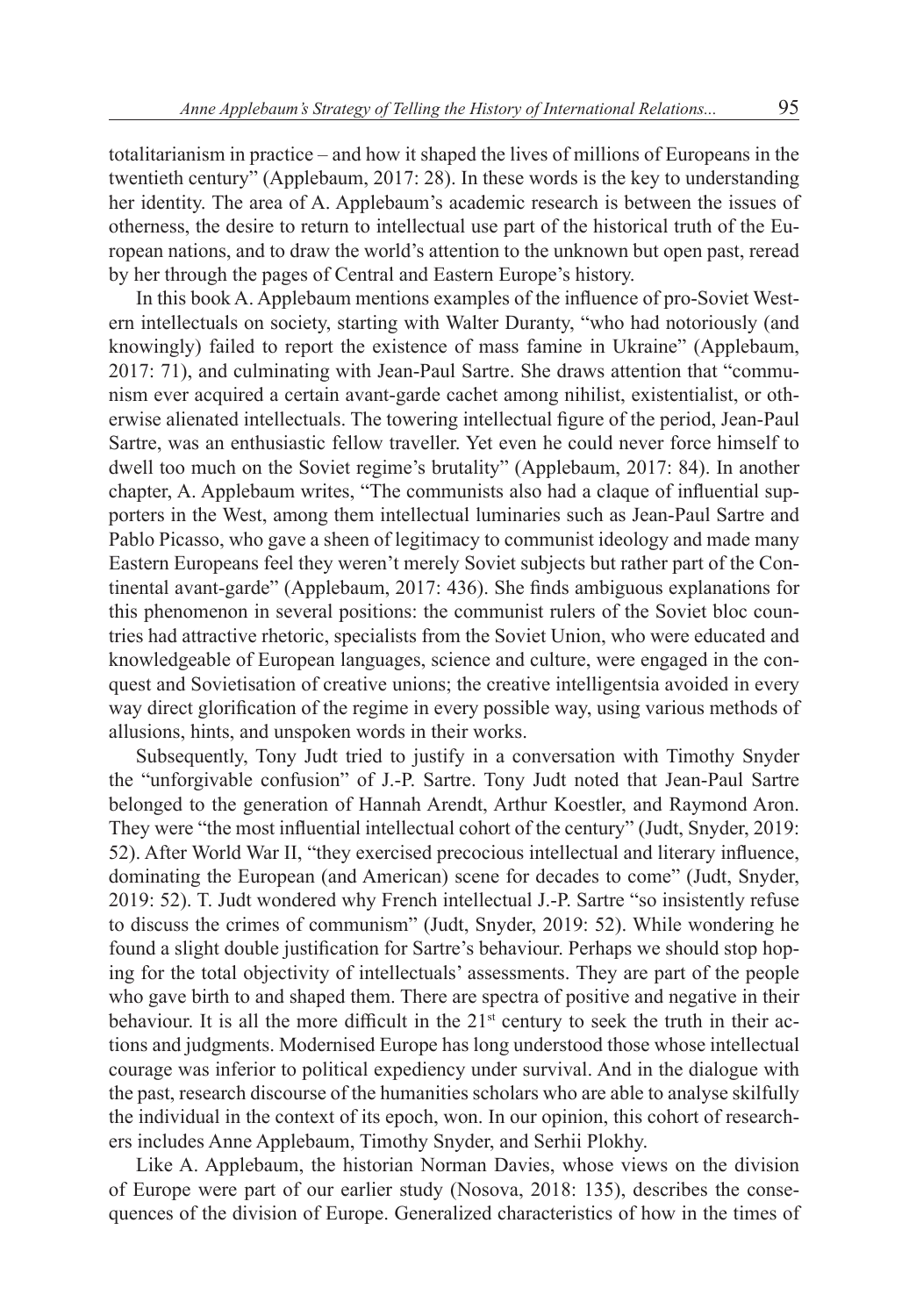two world wars, "Europe took leave of its senses" (Davies, 1996: 897), can be found in his work, *Europe: A History*. The relevant chapter has two titles: *Tenebrae* (i.e. Darkness, Twilight) and *Europe in Eclipse, 1914–1945* (Davies, 1996: 897). The historian regrets the loss of European values: "Of course, seventy years of totalitarian Soviet rule built huge mental as well as physical curtains across Europe" (Davies, 1996: 12). According to the study by N. Davies, under the manipulative influence (eclipse) were representatives of the most educated elite of European states (Nosova, 2018: 135). Some French and German intellectuals were sympathetic to the USSR. They were not outraged by the actions of Stalinism and fascism. N. Davies characterizes emotionally the challenges of that time: "Such was the distortion of worthy ideals that there was no shortage of intelligent men and women who felt compelled to fight 'the War to end War', to join the fascists' genocidal crusade for rescuing 'European civilization', or to excuse the communists' pursuit of peace and progress through mass murder" (Davies, 1996: 899).

Interesting are the discussions around N. Davies' book *Europe. A History*. T. Judt called him "the prolific historian and apologist of Poland" (Judt, Snyder, 2019: 246). But in his review for *The New Republic,* T. Judt criticized the book by N. Davies (Judt, Snyder, 2019: 246). Later, they exchanged letters with a slight flare of reproach. They finally reached an understanding after N. Davies "contributed to *The Guardian* a generous and insightful review" (Judt, Snyder, 2019: 247) of T. Judt's *Postwar: A History of Europe Since 1945.* It is worth noting that N. Davies and T. Judt analysed Central and Eastern Europe as part of Western Europe. Both scholars warned against considering divisions of Europe after World War II from the standpoint of one side only, i.e. deprived and sacrificed. Their assessments of European intellectuals sometimes were different. A. Applebaum's views on the deeds of individual intellectuals were usually neutral. She was interested in their polemical ideas. This follows from the text of her work *Iron Curtain: The Crushing of Eastern Europe, 1944–1956*. In our view, she takes into account the fact that European intellectuals after the World War II witnessed and participated in major geopolitical and ideological changes. The interpretation of the concept of "good" and "evil" has changed. This was an ideological distortion due to Sovietization. Therefore, from the perspective of the present, A. Applebaum is cautious about the various "mistakes" of the elites. It does not matter who it is: Jean-Paul Sartre, Wisława Szymborska, Milan Kundera, etc. Her analysis of the situation of elites in Central and Eastern Europe after the World War II does not end with a diagnosis. The indisputable truth about those times did not exist and does not exist. A person who interprets social change under the influence of primary or acquired identity sees the surrounding space as a place of survival. And survival involves compromises. After leaving the communist system, the heroes and antiheroes of A. Applebaum's story changed their markers of identity. She presents their changes concisely and elegantly.

Describing the activities of the new regimes after World War II in the countries of Eastern Europe, which came under the influence of the Soviet allies, A. Applebaum, like no other, draws attention to the situation of the church: "From the earliest days of Soviet occupation, the church has been subject to harassment, and worse. Religious leaders, as prominent and influential members of civil society, had been among the first victims of the Red Army's initial wave of violence" (Applebaum, 2017: 295). She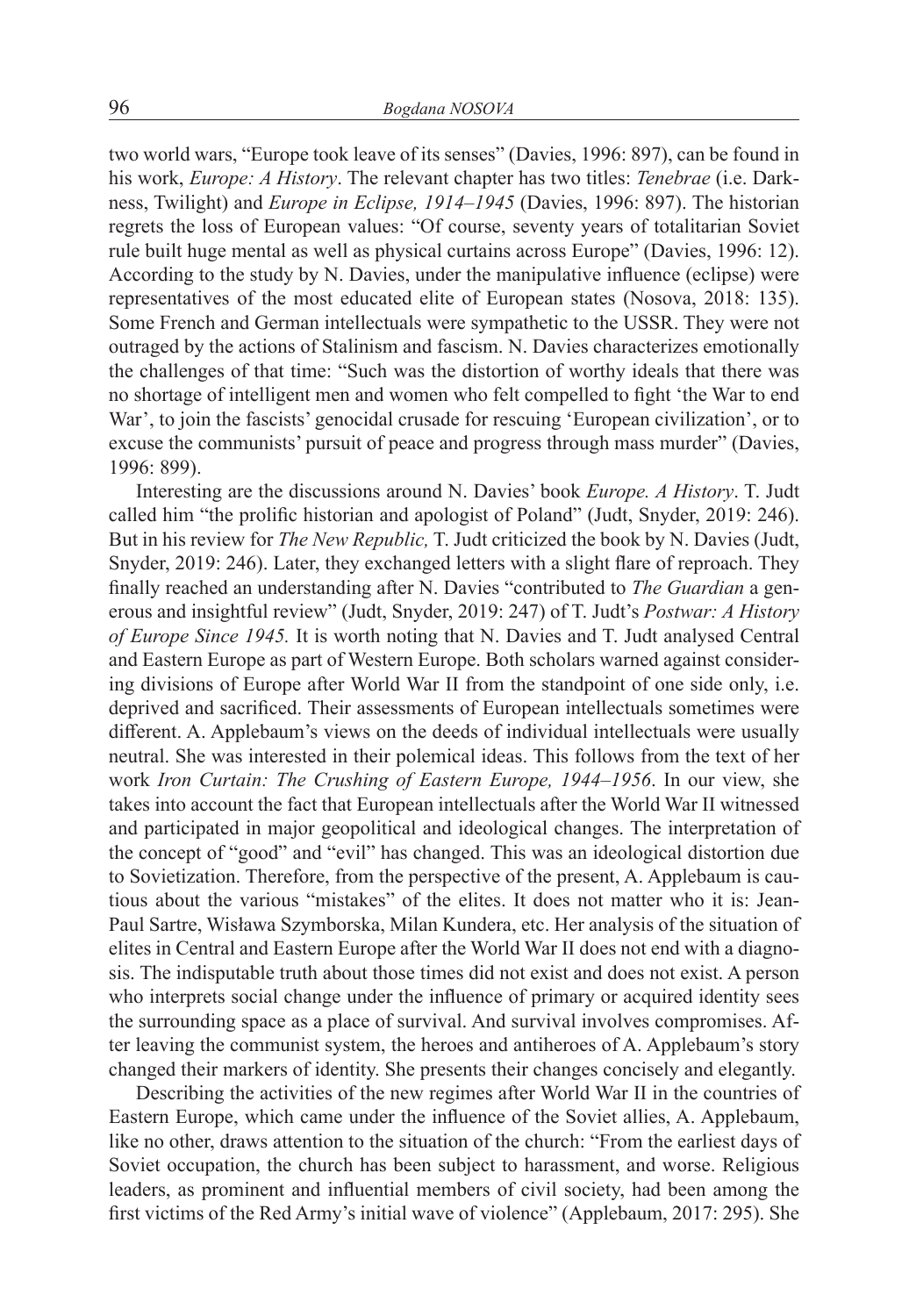managed to combine secular history with religious history and to uncover the process of destruction of religious institutions and communities during the so-called "conversion" of Catholic clergy to the communist ideology (Applebaum, 2017: 315).

Józef Tischner, a Polish priest and philosopher, said: "Truth matures in time and through time" (Michnik, Fr. Tischner, Żakowski, 2013: 69). These words referred to different approaches to understanding history. A long time passed between the events: the post-war persecutions and bans imposed on the Catholic Church, and the publication of Karol Wojtyła's book *Love and Responsibility* (1960). Over these years morality and religiosity proved not to be destroyable entirely by any of communist orders. On the other hand, J. Tischner said ironically that "The party did not need priests with doctoral degrees" (Michnik, Fr. Tischner, Żakowski, 2013: 75). However, the truth has matured over time, confirming vital and constructive role of the church in the life of Polish society. We assume that A. Applebaum depicted functioning of religious institutions in the communist states in view of all these facts.

Another researcher, Piotr S. Wandycz, argues that attacks on churches in Czechoslovakia and Hungary were more brutal than in Poland (Wandycz, 2004: 308). The Polish church was able to resist the onslaught of Stalinism due to the important role of its leader. "The situation in Poland differed insofar as the church was stronger, and primate, Cardinal S. Wyszyński, was a man of great calibre who knew how to combine a rigid adherence to principle with flexibility of tactics," P. S. Wandycz concluded (Wandycz, 2004: 308).

The content of the work, *Iron Curtain: The Crushing of Eastern Europe, 1944– 1956*, demonstrates the wide range of social problems that the new authorities have created everywhere, "if the immediate postwar period had been characterized by violent attacks on the existing institutions of civil society, after 1948 the regimes began instead to create a new system of state-controlled schools and mass organizations which would envelop their citizens from the moment of birth" (Applebaum, 2017: 342). The reviewers consider this book to be objective and very valuable, thanks to the author's ability in archives, interviews, articles, and memoirs to recreate the realities of the behaviour of those who positively perceived communist regimes, as well as sceptics.

In *Iron Curtain: The Crushing of Eastern Europe, 1944–1956,* A. Applebaum covered important events of World War II. She devoted three emotional pages to the Warsaw Uprising. In her text there is a succinct mention on how Stalin forbade Allied planes to help the insurgents and stopped Soviet troops on the outskirts of Warsaw. Allied diplomats negotiated unsuccessfully to help Warsaw insurgents from the Poltava air base. Later, Soviet archives of World War II were opened in independent Ukraine. And the fact of the fall of the Warsaw Uprising was revealed to historians in an additional light. Ukrainian historian S. Plokhy twice referred to this page of World War II in his books, *Yalta. The Price of Peace* and *Forgotten Bastards of the Eastern Front*. Based on new archival data, S. Plokhy emphasized that it was after the refusal to save Warsaw citizens and the city when the Allies realized how the Soviet government could ignore cooperation, having exhausted the credit of trust. He explained this during the Online Seminar, *Forgotten Bastards of the Eastern Front: Ukraine in World War II*, held on Facebook on August 26, 2020 by *the Fulbright Program in Ukraine* and the charity organization, *Ukrainian Fulbright Circle*, within the project *1945–2020. The*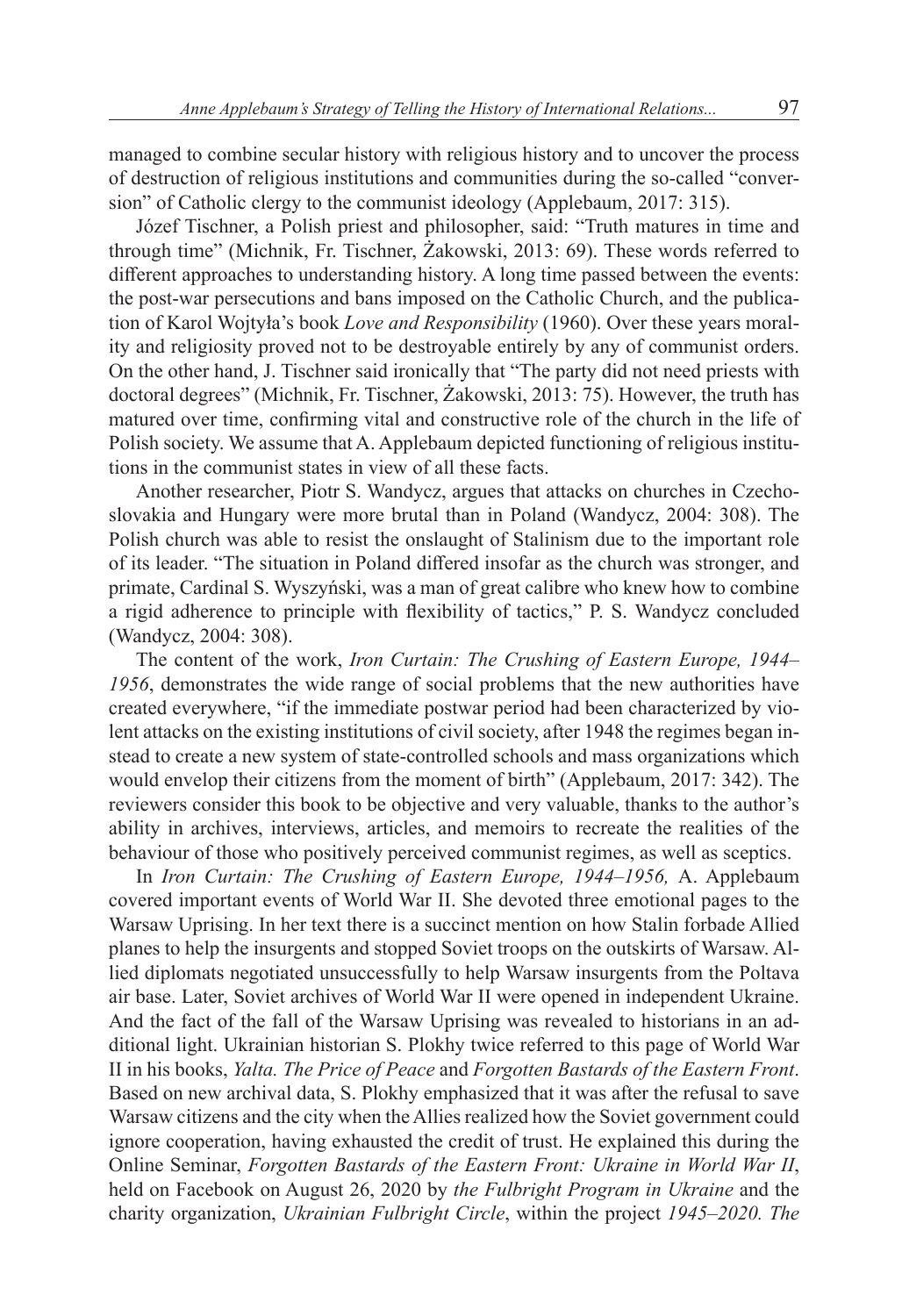*Price of Peace. End of World War II. On the Occasion of the 75th Anniversary* (Online Seminar, 2020). S. Plokhy expressed the opinion that differences in the activities of the Allies emerged during prohibition on the assistance to Polish insurgents by U.S. pilots based at Poltava airport. The betrayal of the Allies' intentions by the Soviet military leaders, led by Stalin, was noticed by U.S. diplomats and pilots.

S. Plokhy and A. Applebaum approached the topics of the Warsaw Uprising and the Yalta Conference differently, but both researchers focused on the fate of the people. A. Applebaum's narrative is based on the opinion of Polish historian Andrzej Friszke, who indicates the emergence of a crisis of confidence to the West and "a sharp realization of the country's dependence on Russia" (Applebaum, 2017: 130) after the Yalta meeting of the Allies. Disappointment and depression resulted from the behaviour of Soviet Army in Eastern Europe grew with the appearance of the documents of the Yalta Conference. A. Applebaum notes that the meeting "was understood, then and later, as a Western betrayal" (Applebaum, 2017: 130). It became obvious to S. Plokhy that during the Yalta Conference the great powers decided the fate of the smaller states without their participation. He believes that there has not yet been a final division of the world. This happened at the Potsdam Conference. In the introduction to his book, *Yalta. The Price of Peace,* S. Plokhy notes: "Yalta was an important step on the road to that divided and dangerous world, but it did not cause the Cold War or make it inevitable. The Cold War came later, as a result of decisions made by individuals many of whom, at least on the Western side, never set foot on Crimean soil" (Plokhy, 2019: 43).

We found it necessary to compare how A. Applebaum and S. Plokhy studied certain historical events. They achieve results with different stylistic features. Strategically, their texts are future-oriented. A new reading of the historical past becomes a revelation for contemporaries. Large states are guarding their interests even now at the cost of smaller ones. But they no longer dare to discuss the fate of other nations without their participation.

In *Iron Curtain: The Crushing of Eastern Europe, 1944–1956*, the theme of the Polish military elite and the guerrilla movement is revealed on the basis of archival materials. This provides a conviction to interpret the events surrounding the arrest and repression of the top leadership of the Home Army (Armia Krajowa). A. Applebaum writes how repressive measures were carried out by the secret services of the Soviet Union together with the Polish secret services after the liberation from the Nazis. She explains the methods used by the Soviet Union to introduce the communist regime in post-war Poland. The brutal punitive measures of the Soviet military set Polish society against the communist authority. A. Applebaum illustrates the events of the partisan struggle of Polish patriots by mentioning the outstanding film *Ashes and Diamonds,* by Andrzej Wajda, which highlighted "the ambiguity of this moment" (Applebaum, 2017: 136).

The military tribunals of the Red Army operated for several years without lawyers and witnesses, writes A. Applebaum. And the Russians in the territory of the Soviet occupation zone used ten camps i.e. prisons (Applebaum, 2017: 138, 139). According to her, the destruction of the military elite in Poland, the youth "werwolfs" in Germany, as well as the chaotic arrests of Hungarians were carried out in support of the Soviet policy of intimidation. Later, the Communists in Eastern Europe began to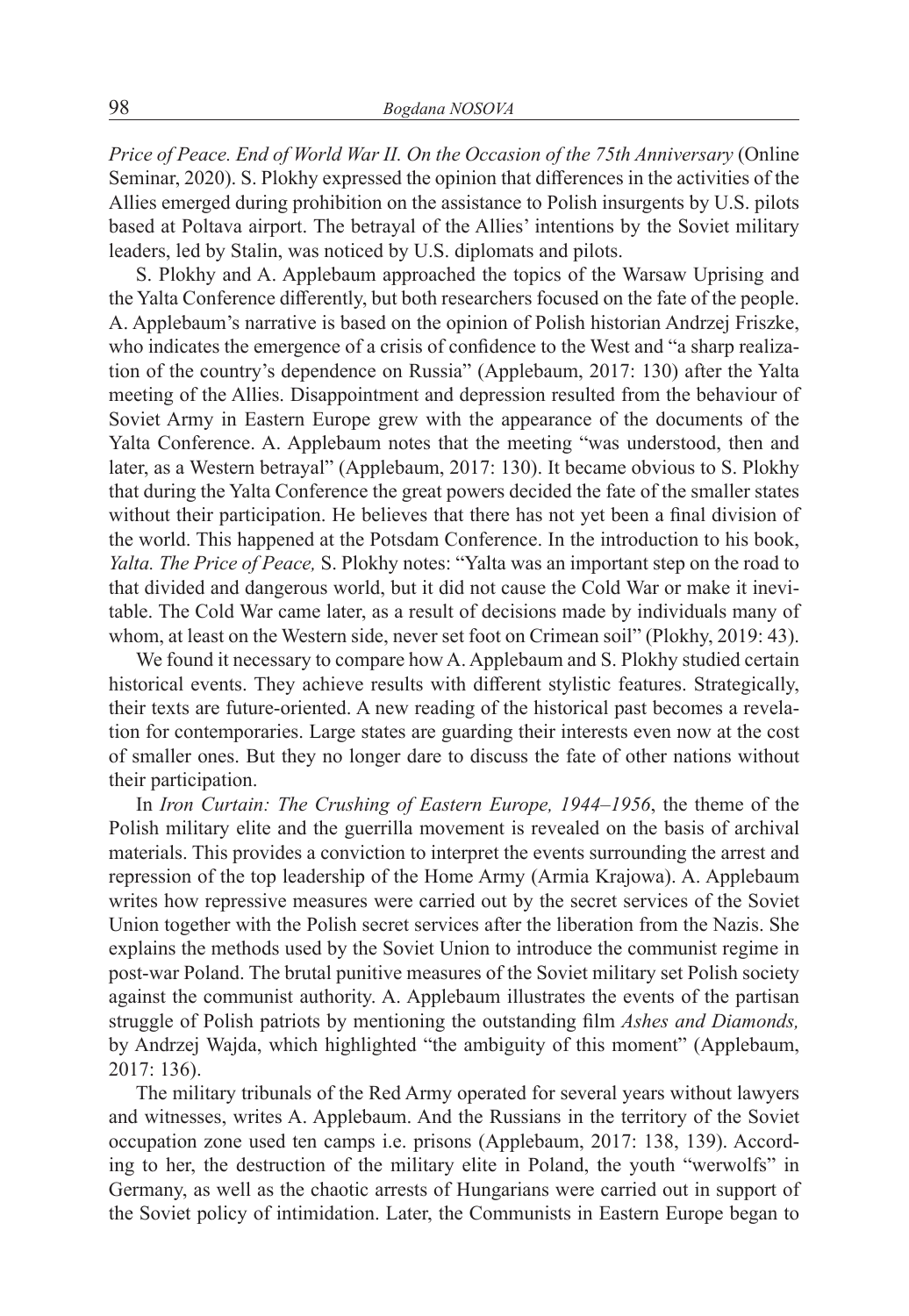control the activities of the secret services of their countries. In this way, they provided their great political influence. A. Applebaum analysed documents related to the terrorist destruction of the political elite, arrests of Nazi collaborators, and torture of accidental innocent witnesses. Communist governments in these European countries thus showed loyalty to Soviet partners and demonstrated to society "what kinds of behavior and what kinds of people were no longer acceptable in the new regime" (Applebaum, 2017: 148). Another of her conclusions concerns the nature of the behaviour of the communist parties in Eastern Europe that disguised their ties to the curators of the USSR, albeit following their instructions.

We should also pay attention to the explanation of A. Applebaum why she, for example, wrote a book, *Red Famine: Stalin's War on Ukraine*, about the Holodomor (man-made Famine) of 1932–1933 on Ukrainian territory (Applebaum, 2017). In an interview with *Ukraina Moderna* magazine, she said: "For me, this work is an attempt to explain Ukraine to the Western audiences. At present, Ukraine plays a very important political role and I want people in the West to understand what exactly happened in Ukraine, why today, in 2018, everything is so and not otherwise" (Mattingly, 2018). These are very important words for our research. A. Applebaum showed publicly what is already known by scientists in Central and Eastern Europe. They first have to explain to Western Europe and to the United States what their countries are, and why and for whom their research on their history, historical memory, and identity are done. And how important all this is, despite the uncertainty and sometimes exoticism.

Here we must refer to Leonidas Donskis' interpretation of György Schöpflin's article on "the discursive handi-cap of Central Europe and the disparity of the linguistic and cultural voices of West and Central Europe" (Bauman, 2013: 165). L. Donskis, talking to Zygmunt Bauman, calls it narrative and interpretation flaws, "Central and Eastern Europe's lack of strategy in the area of the humanities" (Bauman, 2013: 167). He explains this situation with the example of how difficult is to "get a senior post at a French university" (Bauman, 2013: 166), if you are not French, although you have a perfect command of the subject and are extremely well prepared by your academic background. And he emphasizes: "This is so, since you are a non-person in the quick identification system which is part of the mass narratives in the West" (Bauman, 2013: 166). Instead, a Western scholar will always be welcomed at a Central or Eastern European university. L. Donskis sharply assesses this state of affairs: "If we don't reverse this situation, we will be at risk of self-inflicted intellectual and cultural colonialism"(Bauman, 2013: 167).

Therefore, A. Applebaum's strategy to "explain Ukraine to the Western audiences" through a book about the Holodomor in Ukraine synchronises her actions with world public intellectuals, for example, with L. Donskis, S. Plokhy, Z. Bauman, T. Snyder. Her works: *Red Famine: Stalin's War on Ukraine* (*the Duff Cooper* and *the Lionel Gelber Prizes*); *Gulag: A History* (*the Pulitzer* and *the Duff Cooper Prizes*); *Iron Curtain: The Crushing of Eastern Europe 1944–1956* (*Duke of Westminster's Medal for Military Literature* and *The Cundill History Prize*) are attempts to bridge intellectual and cultural gaps in the important history of Europe as a whole. This position, which was formed by prominent scientists, influenced the strategy of choosing the purpose of her studies.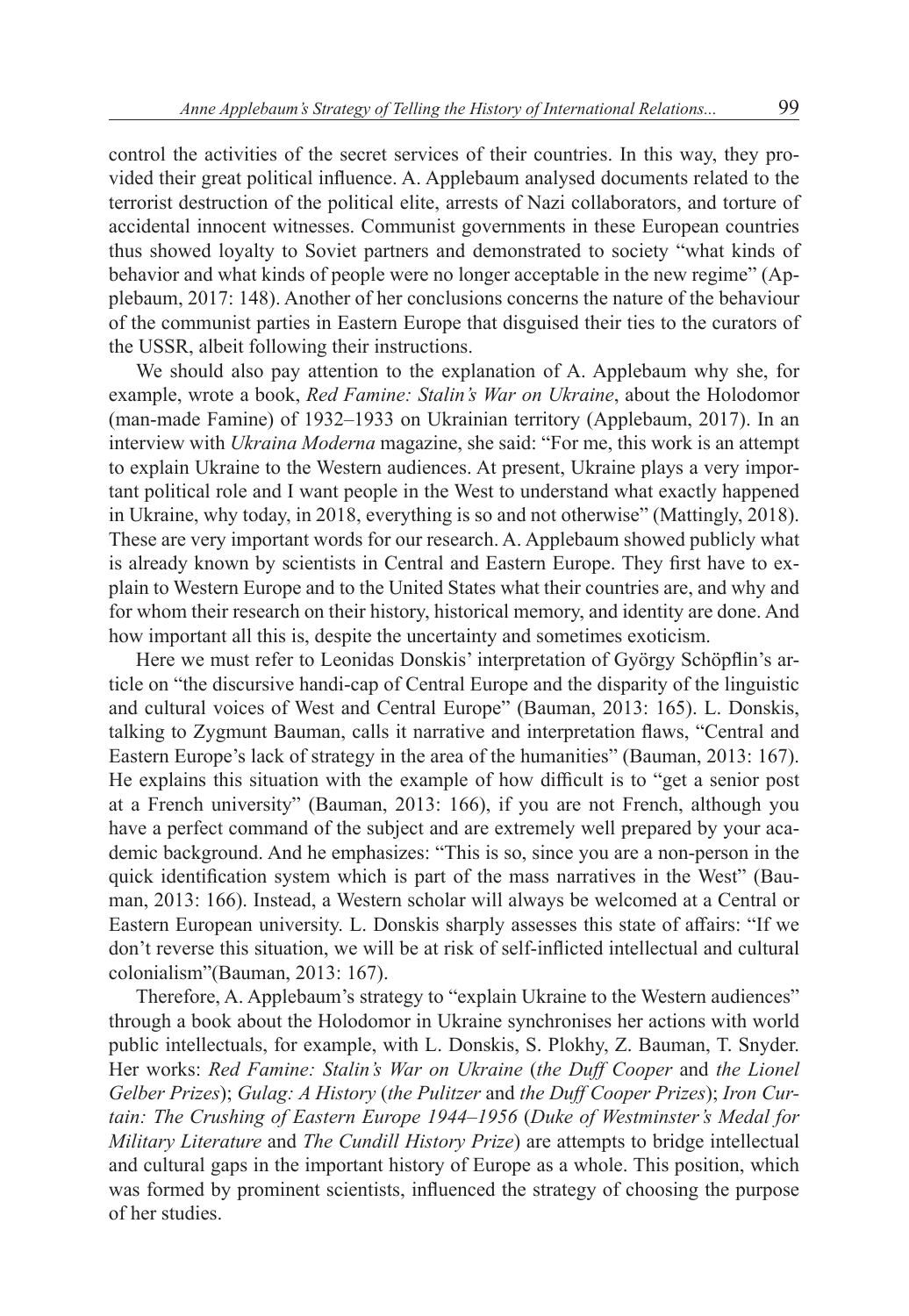For Ukrainian Holodomor researchers, the work of A. Applebaum did not add a new discovery. Some of them made serious factual remarks. In particular, historians Vasyl Marochko and Volodymyr Serhiychuk doubt her position on the number of casualties, the duration of the famine, and the limitation of the number of executors of Stalin's order. They believe that A. Applebaum repeated the figures of population losses, which were named by the Italian historian, A. Graziosi. In fact, she thanks A. Graziosi in the preface and refers to several of his works (as it was mentioned in the former part of this article).

It is worthy of note that the topic and definition of the Holodomor are interpreted differently among Ukrainian researchers and among foreign scholars as well. Timothy Snyder, for example, explains his refrain from using the term "Holodomor" "because it is unfamiliar to almost all readers of English" (Snyder, 211: 412). T. Snyder's monograph, *Bloodlands: Europe between Hitler and Stalin*, having many polemic and controversial statements, also provoked mixed reactions from Ukrainian historians who study this period. These academic debates cannot overshadow the importance of this monograph for understanding the Ukrainian tragedy in the English-speaking world. A. Applebaum also notes this: "Snyder's ambition is to persuade the West – and the rest of the world – to see the war in a broader perspective." So she wrote in an article for *The New York Review of Books*, calling T. Snyder's research "a brave and original" (Applebaum, 2010). However, in the scientific discussion of the Polish historians' environment on the text of T. Snyder's book, there is a number of significant remarks that were not heard in the Ukrainian audiences. In particular, Stanisław Jankowiak believes that the American historian presents "a somewhat simplified version of international relations" (Jankowiak, 2011: 121). And it is difficult to deny such a remark. Other participants in the historical debate held at the Adam Mickiewicz University in Poznan emphasized the communicative properties of the text and its approximation to the language of the media, i.e. the partial tabloidization of this topic.

The website of the National Museum of the Holodomor-Genocide in Kyiv contains a detailed review on A. Applebaum's book, *Red Famine: Stalin's War on Ukraine*, written by the museum director, Olesya Stasyuk. It contains a number of thorough remarks on the "misrepresentation of historical facts." Despite the critical remarks, historian O. Stasyuk believes that "in addition to purely academic research, such scientific and journalistic works are needed, which will make this topic a top-notch issue of world and civilizational scale, which should be spoken and remembered not only by Ukrainians but also by ordinary people all over the world in order to do right conclusions and prevent the emergence of such crimes in the future" (Stasyuk, 2018). According to the historian, former director of the Ukrainian Institute of National Remembrance, and current member of Parliament of Ukraine Volodymyr Viatrovych: "There is nothing wrong with the fact that A. Applebaum's book, written in an interesting and talented way, provokes discussions. Ultimately, this means that this topic continues to concern both scholars and the public. […] It seems to me that some reviews which have appeared in Ukraine are critical of A. Applebaum's book, sinning with excessive emotionality…" (Shchur, 2018).

If we compare A. Applebaum's study with T. Snyder's work on the same topic, her style of writing is different, although it is also quite clear to readers from outside the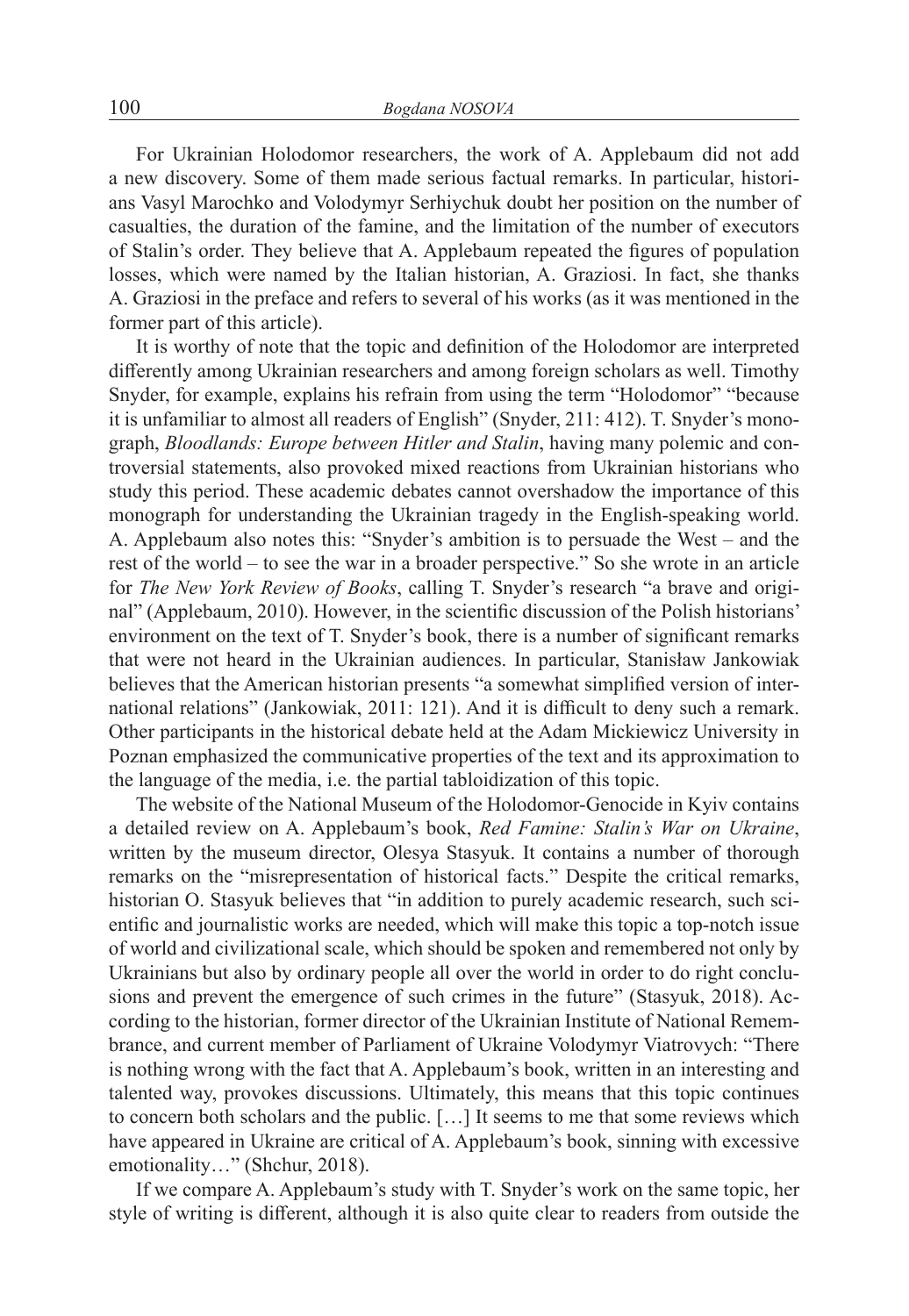academic world. But we do not have to blame her for less use of archival sources or manifestation of her own position on the debatable historical facts. What these public intellectuals have in common is a thorough theoretical training, an interest in the European history of the 20<sup>th</sup> century, and a noble goal, which is to develop an academic career by studying Central and Eastern Europe. As a result, it gave them the opportunity to become authors of valuable works that strategically open pages on the intellectual discourse from a large part of the European continent, unknown earlier to the Englishspeaking world.

In their academic paradigms, the concept of identity has a multidimensional structure. The identity of the nations whose history they are studying has not been stable; it has been fluid, changing, especially among the ruling elite. Our task is not to give a comprehensive explanation of the philosophical aspect of the identity within postmodern discourse. But during the period of Sovietisation of Eastern Europe, changing identities coexisted. This is shown by A. Applebaum, especially in the chapters dealing with the education, culture, and religion of Poland, Hungary, and the Czech Republic in the work, *Iron Curtain: The Crushing of Eastern Europe 1944–1956*. Her "otherness" makes her possible to impartially analyse the national and cultural changes in the post-war history of the peoples enslaved by the communist regimes. This conclusion also applies to her book on the Holodomor in Ukraine. She paid more attention to the perpetrators' extermination acts toward people in some villages and towns, while distantly interpreted the concept of genocide.

The value of A. Applebaum's books is that she manages to write about the "painful pasts of Europe" (Mink, Neumayer, 2007) without politicization. Her works carry knowledge of the past. This knowledge is directed to the future. They open a dialogue between generations. They stimulate thinking about historical truth. The content of books about the Holodomor in Ukraine and Stalin's Iron Curtain in Europe correspond to the modern understanding of long-standing historical events.

A. Applebaum also draws attention to the formation of national and cultural narratives by scholars, writers, journalists, and actors, directors who understood the shortcomings of communist ideas. They experienced part of the events described by the author: someone was repressed in their country, someone was forced to emigrate, and someone tried to create within the framework of social realism (Applebaum, 2017: 408). For example, Andrzej Wajda, Bertolt Brecht, Wisława Szymborska, Max Lingner, and Milan Kundera belong undoubtedly to the group of public intellectuals who bear witness to that time (despite the fact that their biographies remain not free from controversies). Not all of their works equally imprinted the changes after World War II. A. Applebaum's narrative on the situation of European intellectuals after World War II gives rise to our further research on this topic started earlier (Nosova, 2018: 134). Thus, *The Tragedy of Central Europe* is about how the states at the centre were affected: "the drama of Europe has been concentrated there." (Kundera, 1983). The new geopolitics dictated to these countries the forgetting of their own identity and inclusion in the processes of Sovietisation (Nosova, 2018: 134). In this article, M. Kundera briefly analyses the impact of previous traumatic events: the great Hungarian revolt, the occupation of Czechoslovakia, and the Polish revolts. M. Kundera connects the origin of these traumas with Soviet Russia (Nosova, 2018: 134). He writes that the threats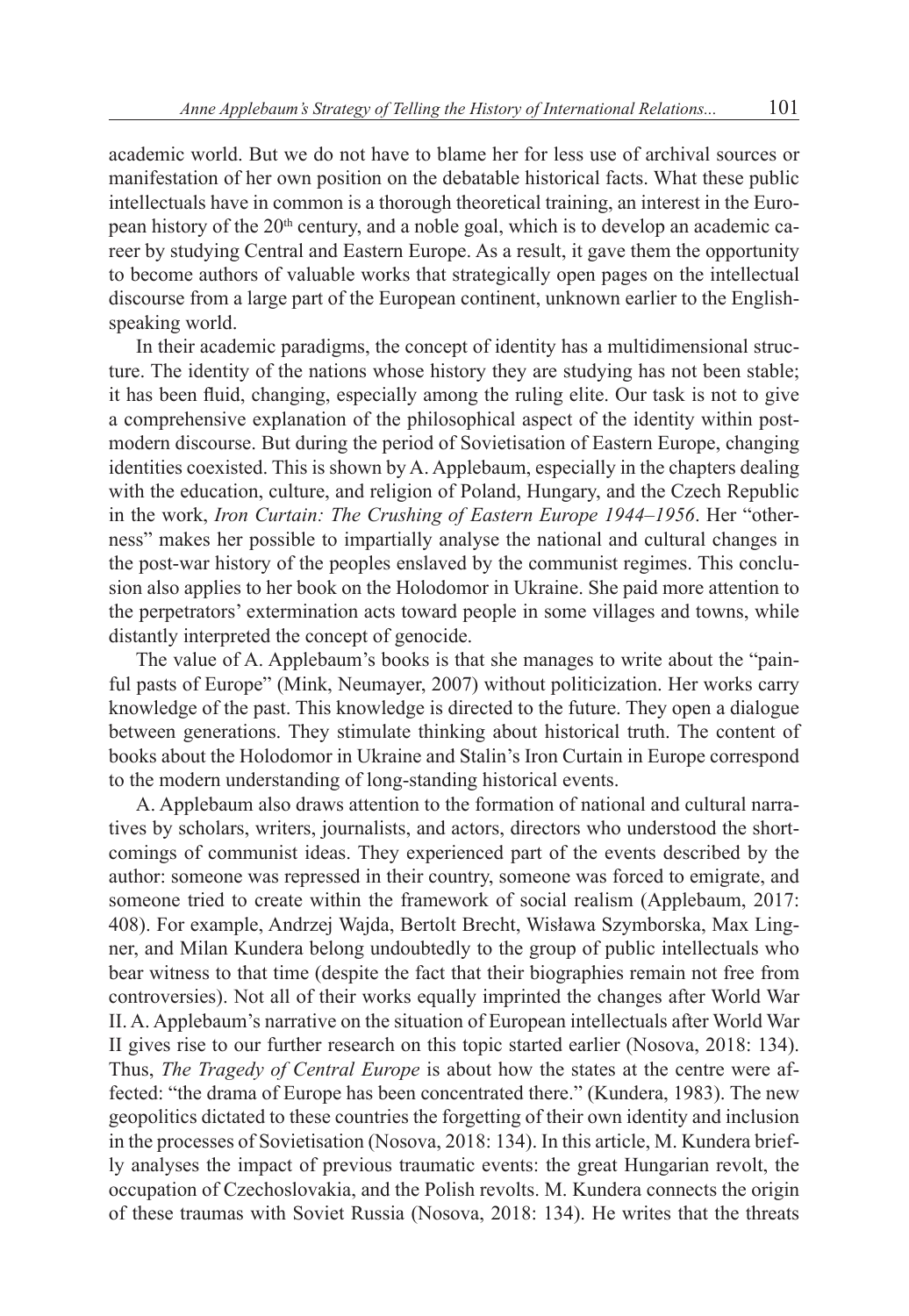from the policy of Sovietisation had a dramatic effect on the changes in the identities of many nations of the USSR: "Indeed, nothing could be more foreign to Central Europe and its passion for variety than Russia: uniform, standardising, centralising, determined to transform every nation of its empire (the Ukrainians, the Belarusians, the Armenians, the Latvians, the Lithuanians, and others) into a single Russian people (or, as is more commonly expressed in this age of generalised verbal mystification, into a "single Soviet people")." (Kundera, 1983).

It is clear why A. Applebaum deeply analyses the activities of European artists at the era of "High Stalinism" (Applebaum, 2017: 407). Collective cultural memory, the identity of the nation, the identity of civilisation – the explanation of these narratives structures the problems of Central Europe that arose after the divisions caused by World War II. The philosophical thought of some post-war works was aimed at finding explanations for what intellectuals still cannot find now: why Western Europe betrayed Central Europe, why its abduction was allowed, i.e. the destruction of culture, and the ruination of collective memory. Criticism of the Western intelligentsia, which in the everyday context of brutal events showed agreement with the authorities of first the Nazis and then the Communists, is now reflected in the media, books, and research. Historians A. Applebaum and T. Snyder recorded such facts, based on archival sources, and on the works of national scholars, published in different languages.

In the works of A. Applebaum, as well as T. Snyder, S. Plokhy, and N. Davies, we can see another important discursive value: in the assessments of that time, they help to overcome the outdated ideological and matrix approaches, used by certain circles of Ukrainian experts. Due to the widespread influence of Russian and former Soviet discourse, scholars and journalists from Ukraine continue to experience difficulty in finding their own perspective on retransmitting the past in the  $21<sup>st</sup>$  century.

We can assume that A. Applebaum in her style of historical writing reflects the new modern practice of presenting history. Prominent world's scholars Jerzy Topolski, Hayden White, Frank Ankersmit, and Ewa Domańska drew attention to the importance of a qualitative historical narrative as a "result of a historian's work" (Topolski, 2012: 22).

In A. Applebaum's pathway, journalism and writing exist in parallel, but complement each other. Journalism and a good education provided her an opportunity to build a strategy for writing and research. Her interest in global changes in Central and Eastern Europe in the 1990s, the existence of people in those changes, and the opening of the Holodomor, the tragedy of the Ukrainian people, to Western readers, brought her great success and numerous awards. A. Applebaum's books also had critical remarks, but they did not lead to a defeat in her creative intentions. She announces her activities and plans on her Facebook page, in many interviews, and through a personal website.

In our opinion, to understand the painful past, every nation must also have in the scientific arsenal the view of "outside" researcher, the translator. Transnational impartiality and open-mindedness, other scholarly traditions with a deep understanding of the identity of the reserched participants in historical processes – provide an opportunity to direct readers' attention to the "other" view in the culture, history, and social development of different peoples and countries. A. Applebaum's interest in Central and Eastern Europe brought her closer to an "other" identity. For readers, the narra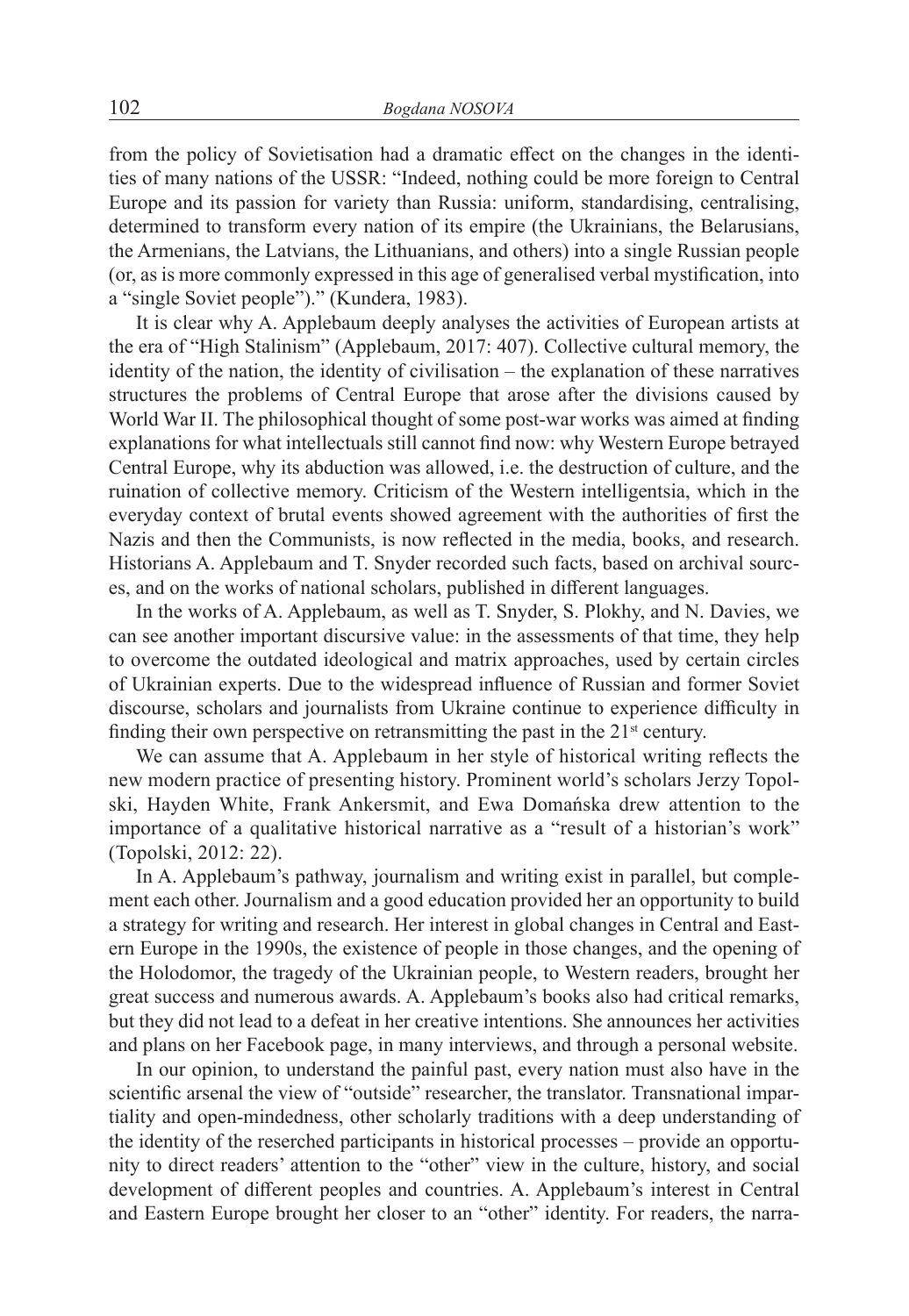tives expressed in the books are perceived clearly: as a discovery, as a promotion, and as a disturbingly fascinating text. For the historians, with the identity of European nations, some conclusions in her books are debatable, and her interpretations are sometimes contradictory; however, such remarks are leveled during academic conferences or published in professional academic journals. They do not contradict her important achievement – to raise in the English-speaking world the unknown European part of history.

It is worth paying attention to the formation of national and cultural meanings by intellectuals, which include A. Applebaum, as well as scholars, writers, and journalists who have studied the historical memory of other peoples. This category of educated people manages to break some of the problems of silence European history. They keep the existential link between the generations, between the heroes of their books and the readers.

### **REFERENCES**

- Ankersmit F. R. (1983), *Narrative Logic: A Semantic Analysis of the Historian's Language*, Martinus Nijhoff Publishers.
- Applebaum A. (1994), *Between East and West: Across the Borderlands of Europe*, Pantheon Books.
- Applebaum A. (2017), *Iron Curtain: The Crushing of Eastern Europe, 1944–1956*, Mohyla Academy Publishing House, Kyiv (In Ukrainian).
- Applebaum A. (2017), *Red Famine: Stalin's War on Ukraine*, Penguin Random House.
- Applebaum A. (2010), *The Worst of the Madness*, "The New York Review of Books", Vol. 57, https:// www.nybooks.com/articles/2010/11/11/worst-madness/.
- Bauman Z., Donskis L. (2013), *Moral Blindness: The Loss of Sensitivity in Liquid Modernity*, Polity Press.
- Davies N. (1996), *Europe: A History*, Oxford University Press.
- Domańska E. (2012), *Historia a współczesna humanistyka: studia z teorii wiedzy o przeszłości*, Wydawnictwo K.I.S. (In Ukrainian).
- Graziosi A. (2001), *Guerra e rivoluzione in Europa, 1905–1956*, Il Mulino.
- Jankowiak S. (2011), *Polska na styku XX-wiecznych totalitaryzmów. Debaty Historyczne. Dyskusja panelowa. Debata o książce Timothy Snydera pt.: Skrwawione ziemie. Europa między Hitlerem a Stalinem* (przeł. B. Pietrzyk, Świat Książki, Warszawa 2011, s. 544) (Stanisław Jankowiak, Jakub Wojtkowiak, Violetta Julkowska, Maciej Bugajewski), "Sensus Istoriae", Vol. V (2011/4).
- Judt T., Snyder T. (2019), *Thinking the Twentieth Century*, Choven Publishing House (In Ukrainian).
- Kundera M. (1983), *Un Occident kidnappé ou la tragédie de l*'*Europe centrale*, "Le Débat", No. 27.
- Mattingly D. (2018), *Anne Applebaum "Readers in the West will read my book on the Famine of 1932–1933, and it will help them better understand the current situation in Ukraine"*, https:// uamoderna.com/jittepis-istory/anne-appelbaum (In Ukrainian).
- Michnik A., Fr. Tischner J., Żakowski J. (2013), *A Talk Between a Citizen and a Priest* [*Miedzy Panem a Plebanem*], Dukh i Litera (In Ukrainian).
- Mink G., Neumayer L. (2007), *L'Europe et ses passés douloureux*, La Découverte.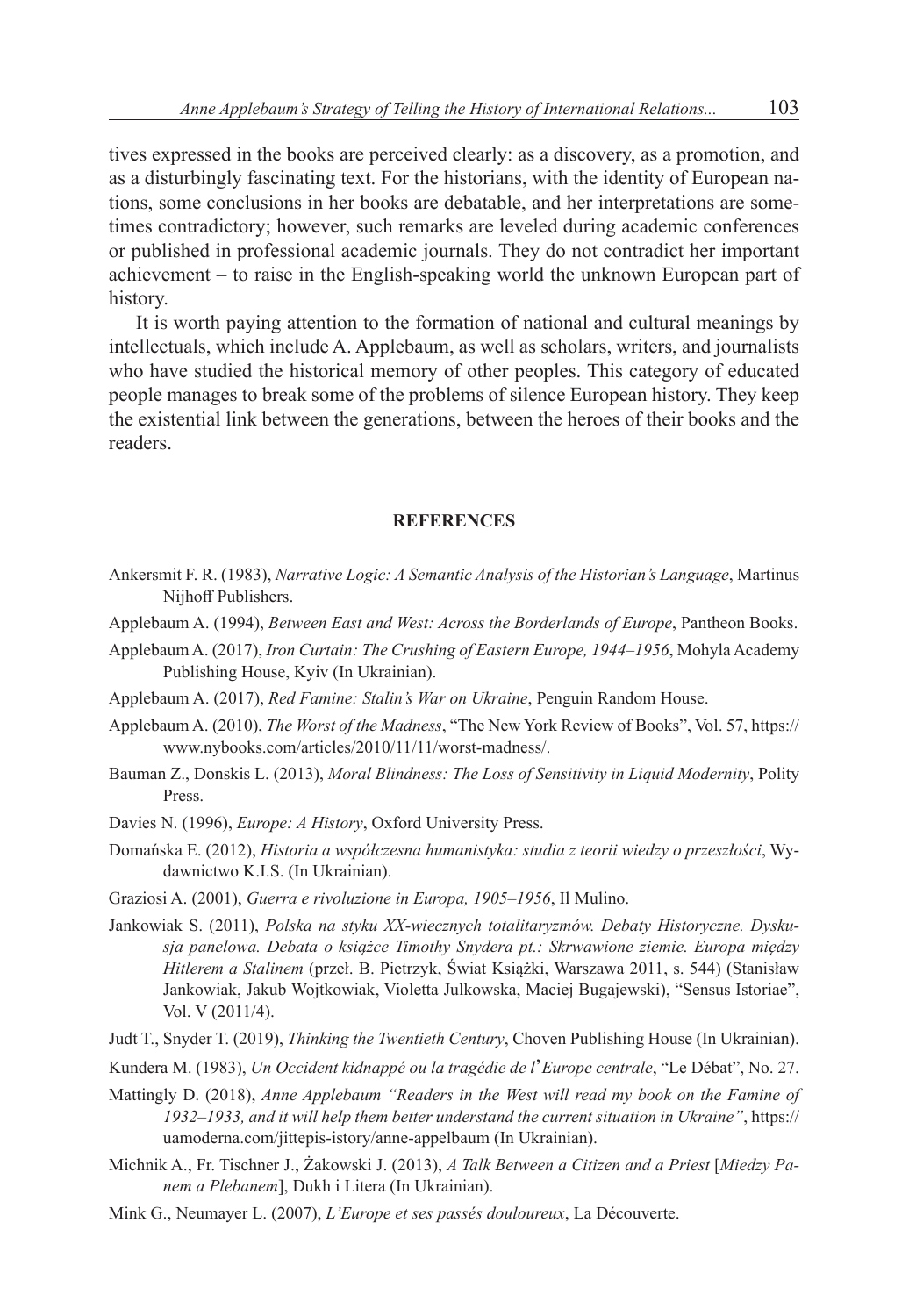- Nosova B. (2018), *Komunikatywna filozofia J. Habermasa: ekstrapolacja w dyskursie medialnym*, "Komunikacja i Konteksty", No. І, Wydawnictwo im. Stanisława Podobińskiego Uniwersytetu Humanistyczno-Przyrodniczego im. Jana Długosza w Częstochowie (In Ukrainian).
- Online Seminar (2020), *Forgotten Bastards of the Eastern Front: Ukraine in the World War II*, Kyiv, https://www.facebook.com/507401809367521/videos/1505272969674510/ (In Ukrainian).
- Plokhy S. (2019), *Yalta. The Price of Peace*, Klub Simeynoho Dozvillya (In Ukrainian).
- Shchur M. (2018), *I Have Always Considered the Holodomor a Genocide Anne Applebaum*, https:// www.radiosvoboda.org/a/29490401.html (In Ukrainian).
- Snyder T. (2011), *Bloodlands: Europe between Hitler and Stalin*, Random House.
- Snyder T. (2003), *The Reconstruction of Nations: Poland, Ukraine, Lithuania, Belarus, 1569–1999*, Yale University Press.
- Stasyuk O. (2018), *Review on Anne Applebaum's Book "Red Famine: Stalin's War on Ukraine"*, https://holodomormuseum.org.ua/en/news-museji/review-by-olesya-stasyuk-on-anne-applebaum-039-s-book-red-famine-stalin-039-s-war-on-ukraine/.
- Titscher S., Meyer M., Wodak R., Vetter E. (2000), *Methods of Text and Discourse Analysis: In Search of Meaning*, SAGE.
- Topolski J. (2012), *Jak się pisze i rozumie historię. Tajemnice narracji historycznej*, Wydawnictwo K.I.S. (In Ukrainian).
- Wandycz P. S. (2004), *The Price of Freedom: A History of East Central Europe from the Middle Ages to the Present*, Krytyka (In Ukrainian).
- White H. (1966), *The Burden of History*, "History and Theory", Vol. 5, No. 2.

#### **ABSTRACT**

The text aims to present the strategy used by Anne Applebaum to bring the history of Central and Eastern Europe closer to western audiences. In the article, the author was presented as a journalist and public intellectual who developed an original way of speaking and writing about the past of Central and Eastern Europe. She has been portrayed as a kind of mediator who attempts to explain the essence and sources of the diverse identities and narratives that have formed among the nations and cultures of Central and Eastern Europe. Selected assessments of her activity, formulated by historians as well as public opinion leaders, were also presented.

**Keywords:** strategy of building a historical narrative, telling the past of Central and Eastern Europe in the West, Central and Eastern Europe, Anne Applebaum, public intellectuals

## **HISTORIA STOSUNKÓW MIĘDZYNARODOWYCH W EUROPIE CENTRALNEJ I WSCHODNIEJ – STRATEGIA NARRACYJNA ANNE APPLEBAUM**

#### **STRESZCZENIE**

Celem tekstu jest prezentacja strategii, w oparciu o którą Anne Applebaum stara się przybliżać zachodniemu odbiorcy historię Europy Centralnej i Wschodniej. W artykule autorka przedstawiona została jako dziennikarka i intelektualistka, która wypracowała oryginalny sposób mówienia oraz pisania o przeszłości Europy Środkowej i Wschodniej. Ukazano ją jako swoistego mediatora, który usiłuje wytłumaczyć istotę oraz źródła różnorodnych tożsamości oraz